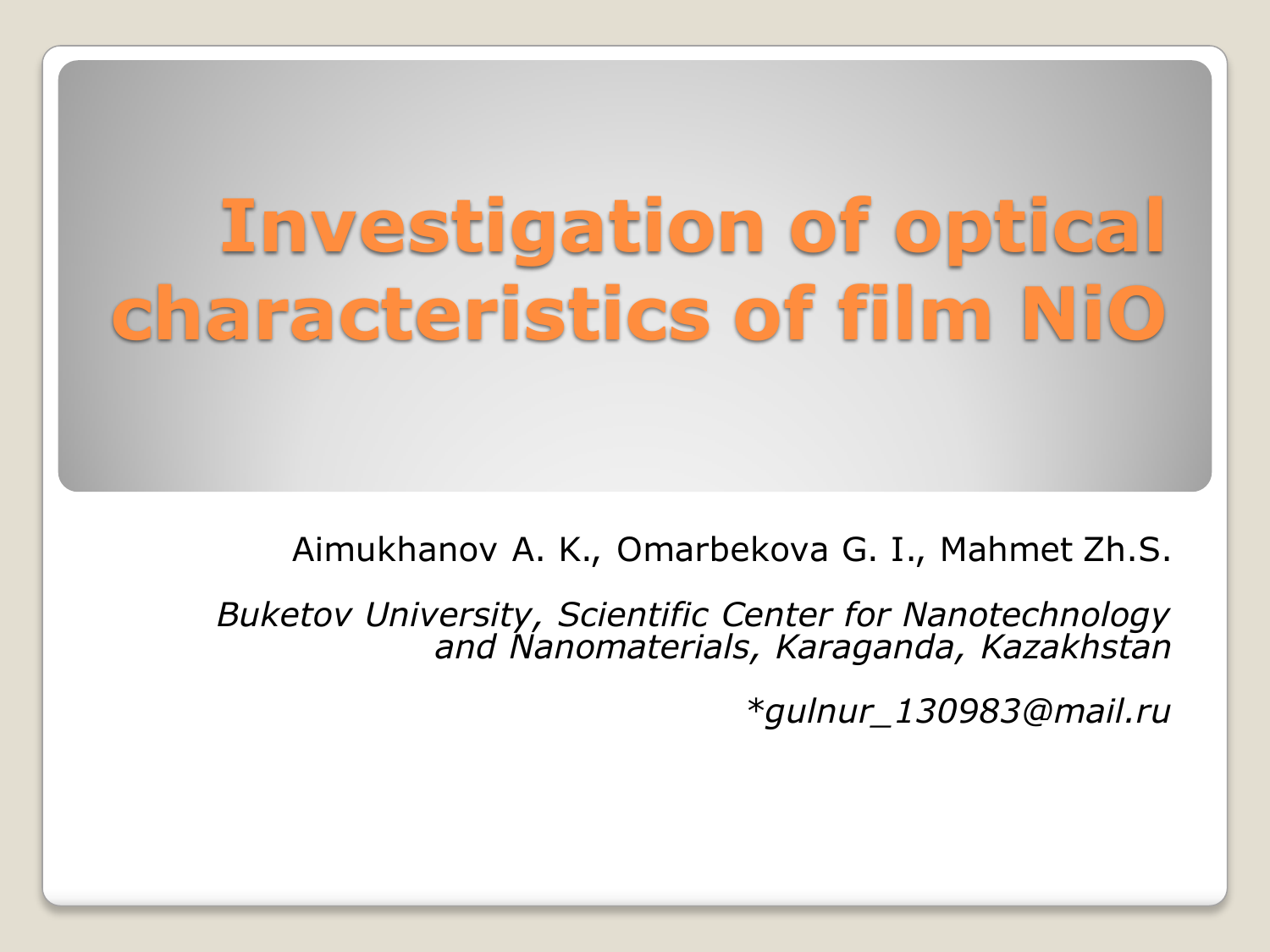Among inorganic HTL, nickel oxide (NiO) is of considerable interest and has been extensively studied as a selective electrode for PSCs. Nickel oxide is a well-known semiconductor material with hole conductivity, which has excellent properties: it is thermally and chemically stable, has a wide band gap of 3.6–4.0 eV, providing optical transparency, and is not an expensive material whose films can be obtained by various physical and chemical synthesis methods. Like many oxides, it has a non-stoichiometric composition due to the formation of point defects: Nickel vacancies and interstitial oxygen, which form shallow acceptor levels and contribute p-type conductivity.

This work presents the results of a study of the optical parameters of NiO films. Increasing the speed of rotation of the substrate leads to a decrease in the optical density of the absorption spectra of NiO films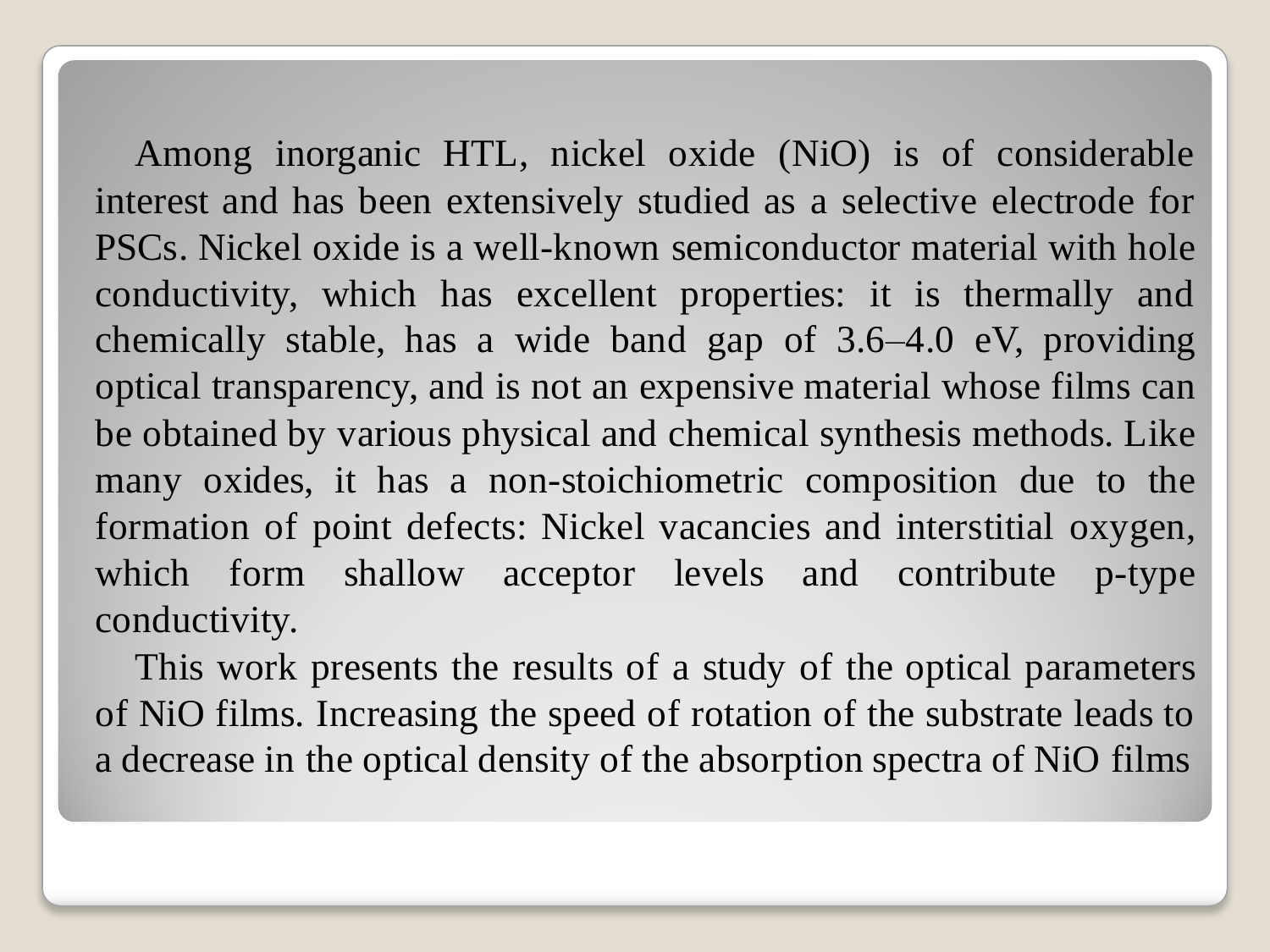## *Experimental methods*

Production of Nickel oxide films on the ITO surface was carried out as follows [1]: nickel nitrate hexahydrate  $[Ni(NO<sub>3</sub>)<sub>2</sub>·6H<sub>2</sub>O]$  weighing m = 145 mg (LLC «Polihrom») was dissolved in a volume of ethylene glycol  $V = 1$  ml. Monoethanolamine (5 µkl) was added to the resulting solution. The solution was mixed at room temperature for 16 hours and then kept for 24 hours at room temperature. NiO films were obtained by centrifugation (SPIN150i, Semiconductor Production System). To change the film thickness, the substrate rotation speed was changed from 1500 rpm to 2500 rpm. After that, the film was annealed for 10 minutes at 100 C, and then annealed to a temperature of 350 C at a rate of 10 C/min. Ito-based substrates were prepared according to the method [2]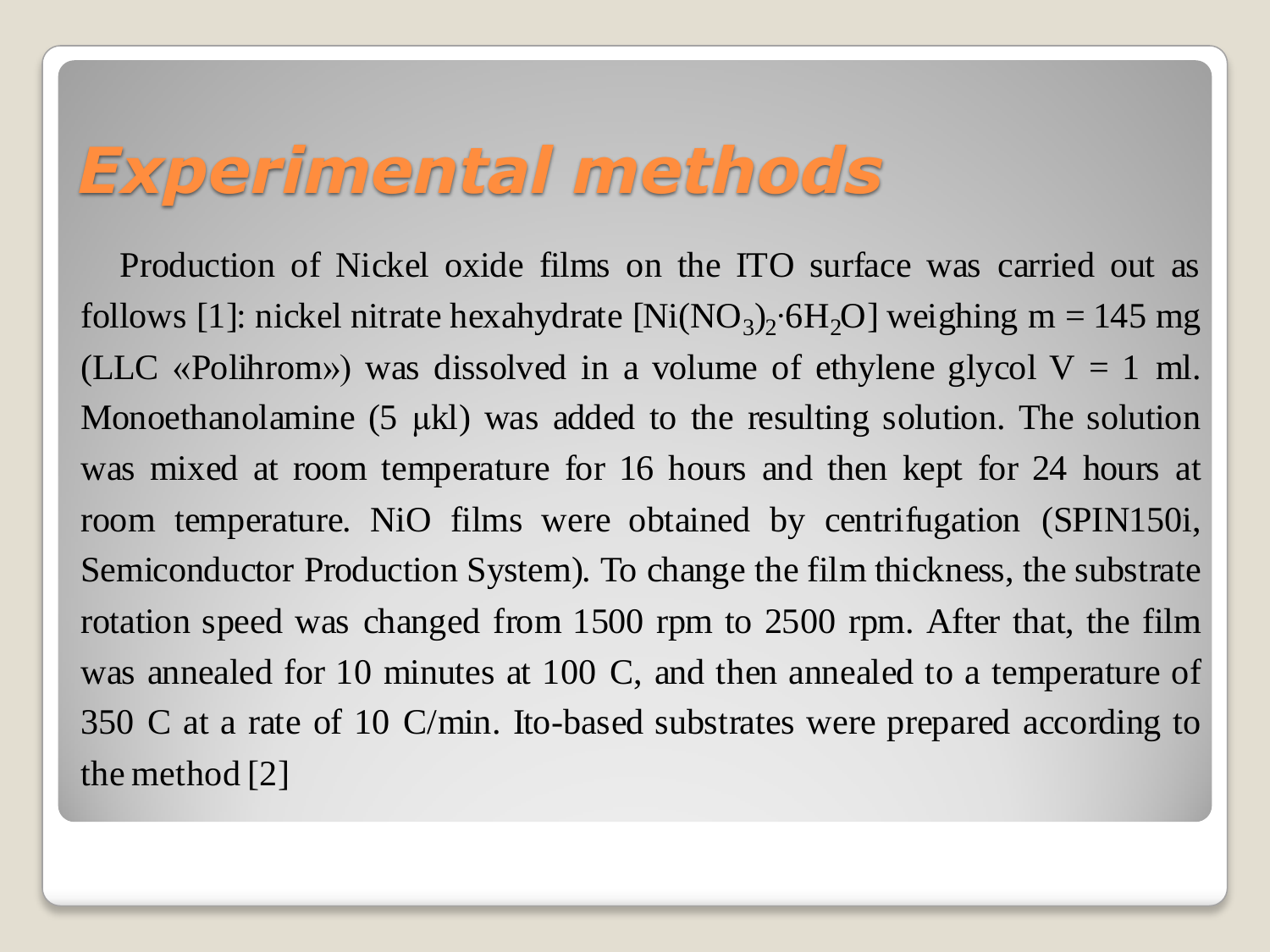Figure 1 shows the absorption spectra of NiO films obtained at different speeds of rotation of the substrate: 1500 rpm, 2000 rpm, 2500 rpm.

The absorption spectrum has two peaks at 216 nm and 237 nm. The figure shows that the optical density of the absorption spectra of NiO films decreases as the substrate rotation speed increases. The positions of the maxima of the absorption spectrum do not change. Table 1 shows the characteristics of the absorption spectra of NiO films. The decrease in the optical density in the absorption spectra with an increase in the rotation speed of the substrates is associated with a decrease in the thickness of the NiO films.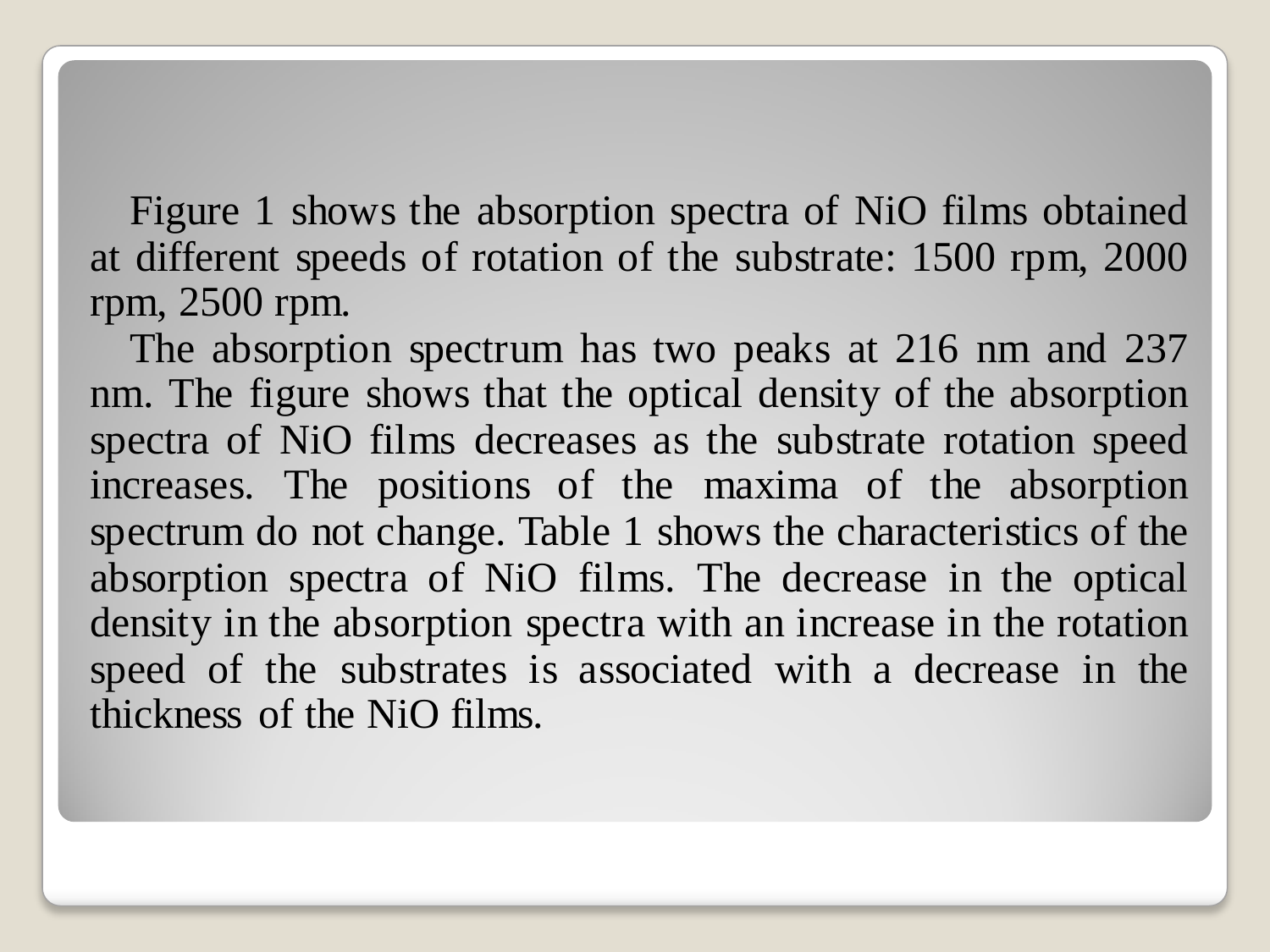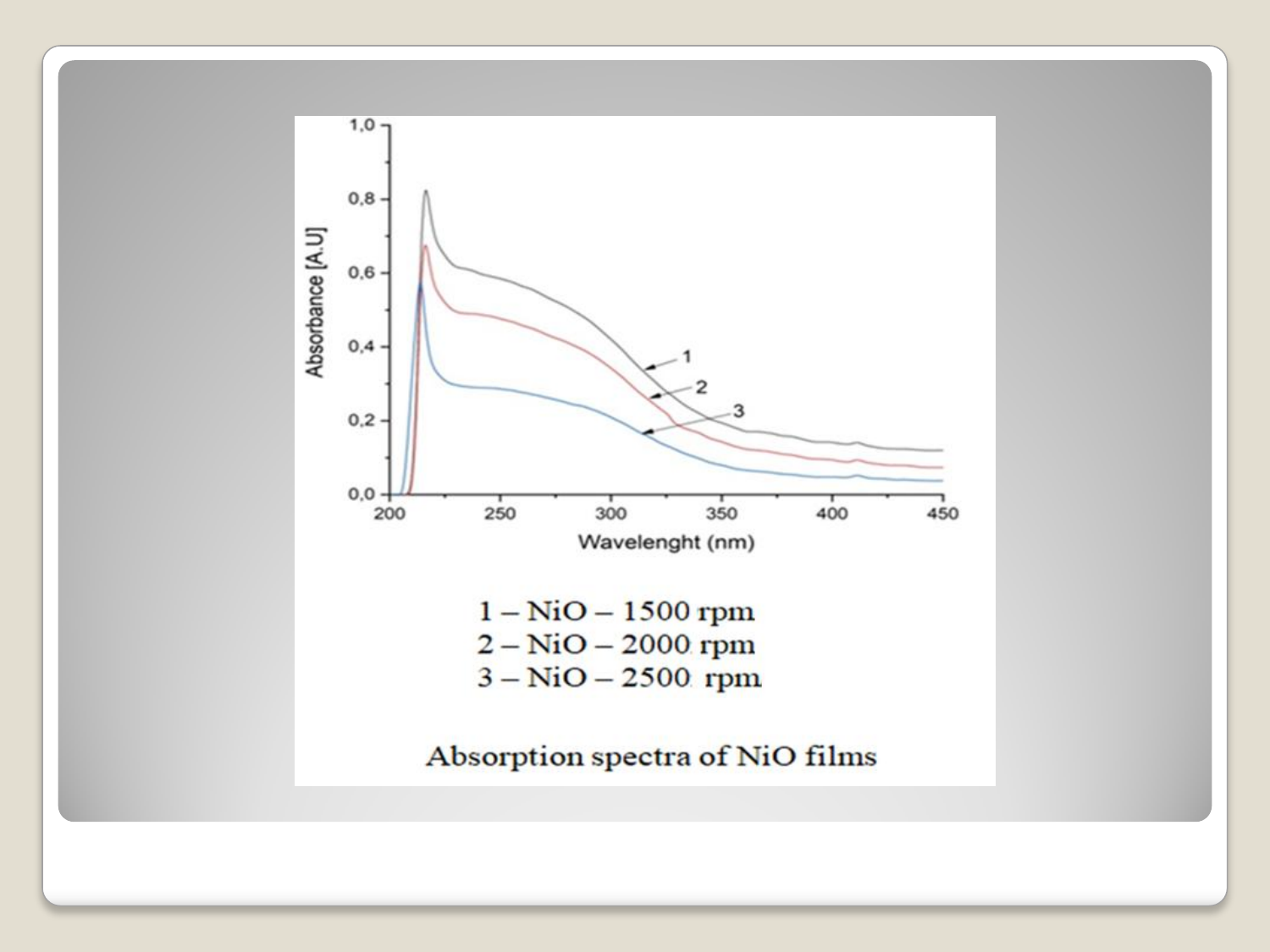## **Characteristics of the absorption** spectra of NiO films

| <b>Sample</b>    | D1, $\lambda = 216$ nm | D2, $\lambda = 237$ nm |
|------------------|------------------------|------------------------|
| $NiO - 1500$ rpm | 0.82                   | 0.60                   |
| $NiO - 2000$ rpm | 0.67                   | 0.49                   |
| $NiO - 2500$ rpm | 0.56                   | 0.29                   |